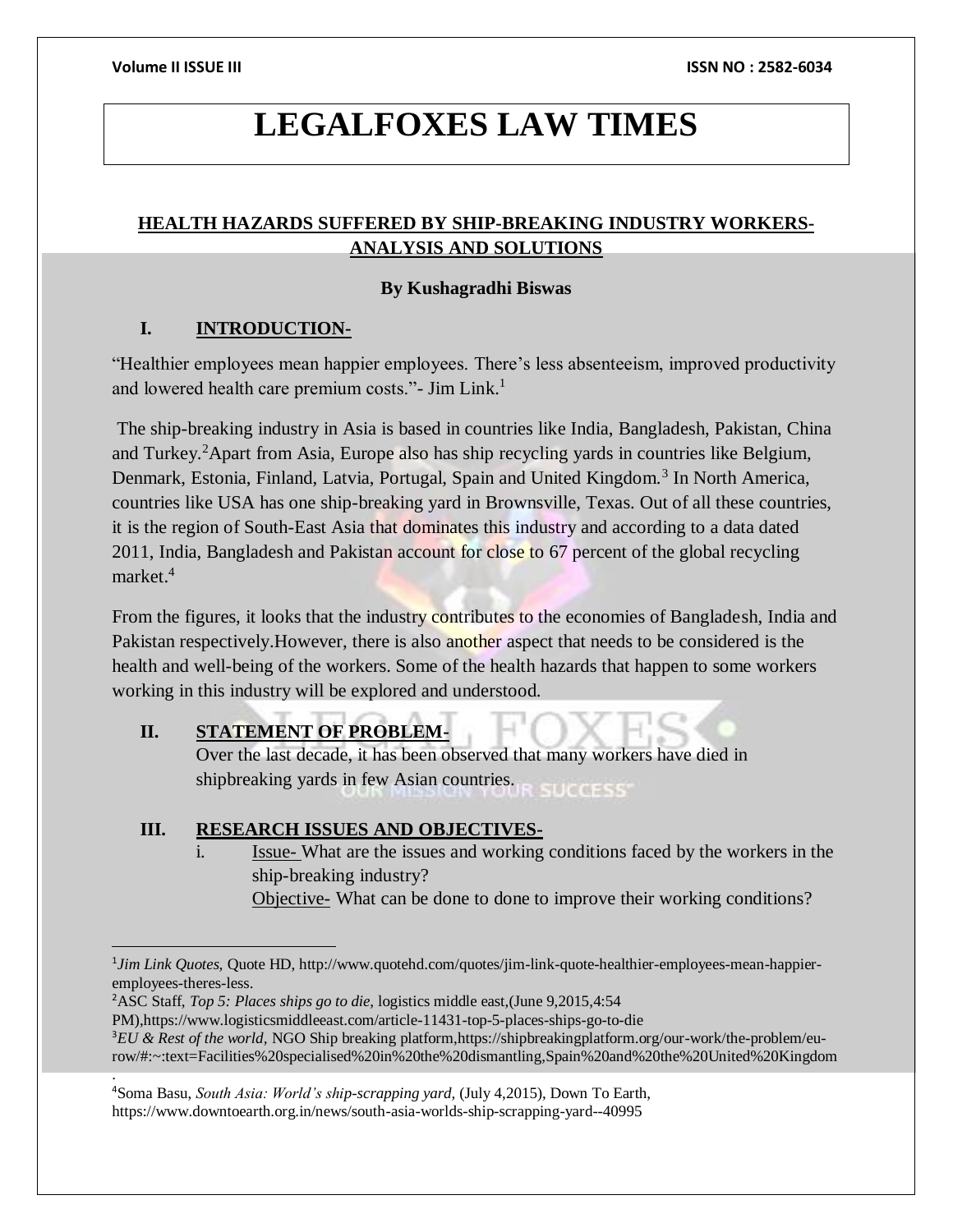ii. Issue- What are the health-hazards and health problems that happen to workers in the ship breaking industry? Objective- What are the steps and initiatives that can be taken to improve the health of the workers?

# **IV. WORKING CONDITIONS AND ISSUES FACED BY THE WORKERS-**

The ship-breaking industry is usually located along the seashores. The wrecked, old and worn-out ships are the workplace of the employees and workers. The worn-out ships always pose a risk of sudden accidents.

It is observed that the environment of the workplace in this industry has the presence of **toxic chemicals, asbestos and oil while moving cranes, falling steel plates, gas explosions and metal coils** snapping are constant risks.<sup>5</sup> Other than that, there is also the risk of leak of toxic gas that can affect the body.<sup>6</sup>These toxic gas leaks can also prove to be fatal. In Mak Corporation Yard in Chottogram in Bangladesh, **two** individuals died due to a toxic gas leak on board.<sup>7</sup>

However, one also ought to be very cautious too about what's happening around him as anything can happen anytime. In Ziri shipbreaking yard in Bangladesh, a heavy **cable collapsed** hitting several workers at once and **thirteen** people were injured.<sup>8</sup> Such accidents prove how uncertain and unsafe it is for the workers to go with their activities regularly.

In Alang, situated in the Indian state of Gujarat, is a town known for its ship breaking work. In Alang, many migrant workers from states like Uttar Pradesh, Bihar, Odisha and Jharkhand work. They also work in very difficult and risky situations. They lack safety equipment and inadequate health facilities.<sup>9</sup> It needs to be understood and known that that the quality of facilities provided to the employees are also important and crucial. At a workplace that is so risky and unsafe that one's life can be jeopardized any moment, it is very important for the workers and employees to be provided with good quality equipment that can **safeguard their health** and **physical well-being** to the fullest.

The workers also not being provided with proper health facilities which is very important especially for all those workers who meet with a sudden accident or get injured while working.

<sup>6</sup>*Shipbreaking- A dirty and dangerous industry,* Dry Cargo International,( October 16,2019),https://www.drycargomag.com/shipbreaking-a-dirty-and-dangerous-industry 7 Ibid.

 $\overline{a}$ 

<sup>5</sup>*SPECIAL REPORT: Cleaning up shipbreaking the world's most dangerous job ,*Industriall Global Union,(December 15,2015),http://www.industriall-union.org/cleaning-up-ship-breaking-the-worlds-mostdangerous-job

<sup>8</sup> Ibid.

<sup>9</sup>Ritwika Mitra, *Lack of safety, health facilities haunt shipyard workers,* The New Indian Express, (December 10,2019,8:48 AM),https://www.newindianexpress.com/nation/2019/dec/10/lack-of-safety-health-facilities-hauntshipyard-workers-2073855.html.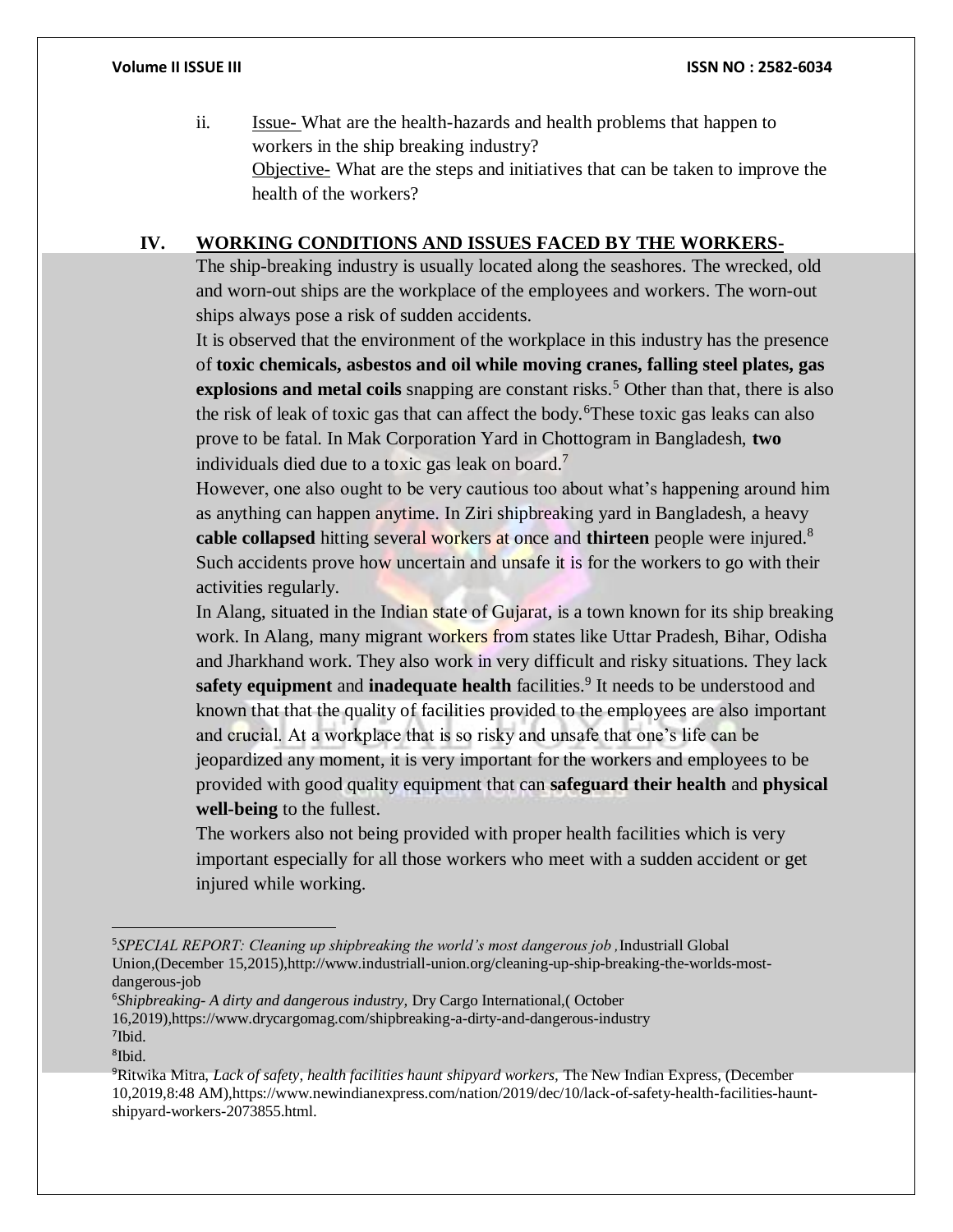Apart from that, as many as **89%** of the workers do not get any housing facilities and majority of them live in shanty dwellings and do not have **potable water, sanitation, drainage systems, electricity and education for the children**. 10

Even though there is so much risk and danger involved all around them, they still continue with their work.

Not only is there the persistent fear from **falling** materials, but also the **toxic** materials contribute to that fear and apprehension and explosions are a common cause for fatalities and accidents. $^{11}$ 

Although they deal with hazardous materials and working conditions and are involved in cutting ships apart that comes with its own challenges, they are not provided with the relevant training and knowledge on how one would use Personal **Protective Equipment (PPE)**. <sup>12</sup> In Gadani, neither any **safety equipment** is provided nor is there the any **proper training and clean drinking water** that is

provided to the workers.<sup>13</sup> It needs to be realized that the workers cannot work by always putting their lives at stake.

This industry usually employs unskilled manpower which is desperate for income and financial sustainability. The probability and scope for informal and indirect employment is also there in this industry. However, with potential and newer opportunities comes the need and requirement to frame new laws and legislations also to regulate that.

The presence of **Asbestos, ACM (Asbestos Containing Materials**) found in the thermal insulation system and when that is disturbed, asbestos gets disintegrated into very fine fibers that can be suspended in the air for long periods and there is the possibility of that getting inhaled by the employees and other people living in the vicinity of the scrapping yards.<sup>14</sup>

Asbestos is a substance that can have an impact on the health of the person. The workers are also exposed to fumes like **dioxines, isocyanates and sulphur** also. $15$ **OUR SUCCESS** 

These gases are also very harmful for the lungs and heart.

<sup>&</sup>lt;sup>10</sup>Alang Ship breaking yards working conditions are of great concern, Safety 4 Sea, (December 11,2019),https://safety4sea.com/alang-shipbreaking-yards-working-conditions-are-of-great-concern/

<sup>&</sup>lt;sup>11</sup>Eric Grundhauser, *Inside the shady, dangerous business of shipbreaking*, Atlas obscura, (March 18,2016), https://www.atlasobscura.com/articles/inside-the-shady-dangerous-business-of-shipbreaking

<sup>12</sup>Guest Author, *Europe's toxic ships: How poor recycling practices are poisoning Asian beaches,* Marine Insight,(December 24,2019),https://www.marineinsight.com/environment/europes-toxic-ships-poor-recyclingpractices-poisoning-asian-beaches-2/.

<sup>13</sup>Supra note 5.

<sup>14</sup>*Asbestos in the ship-breaking industry of Bangladesh: Action for ban,* Asian Monitor Resource Centre, (March 1 st,2007),https://www.amrc.org.hk/content/asbestos-ship-breaking-industry-bangladesh-action-ban  $15$ Ibid.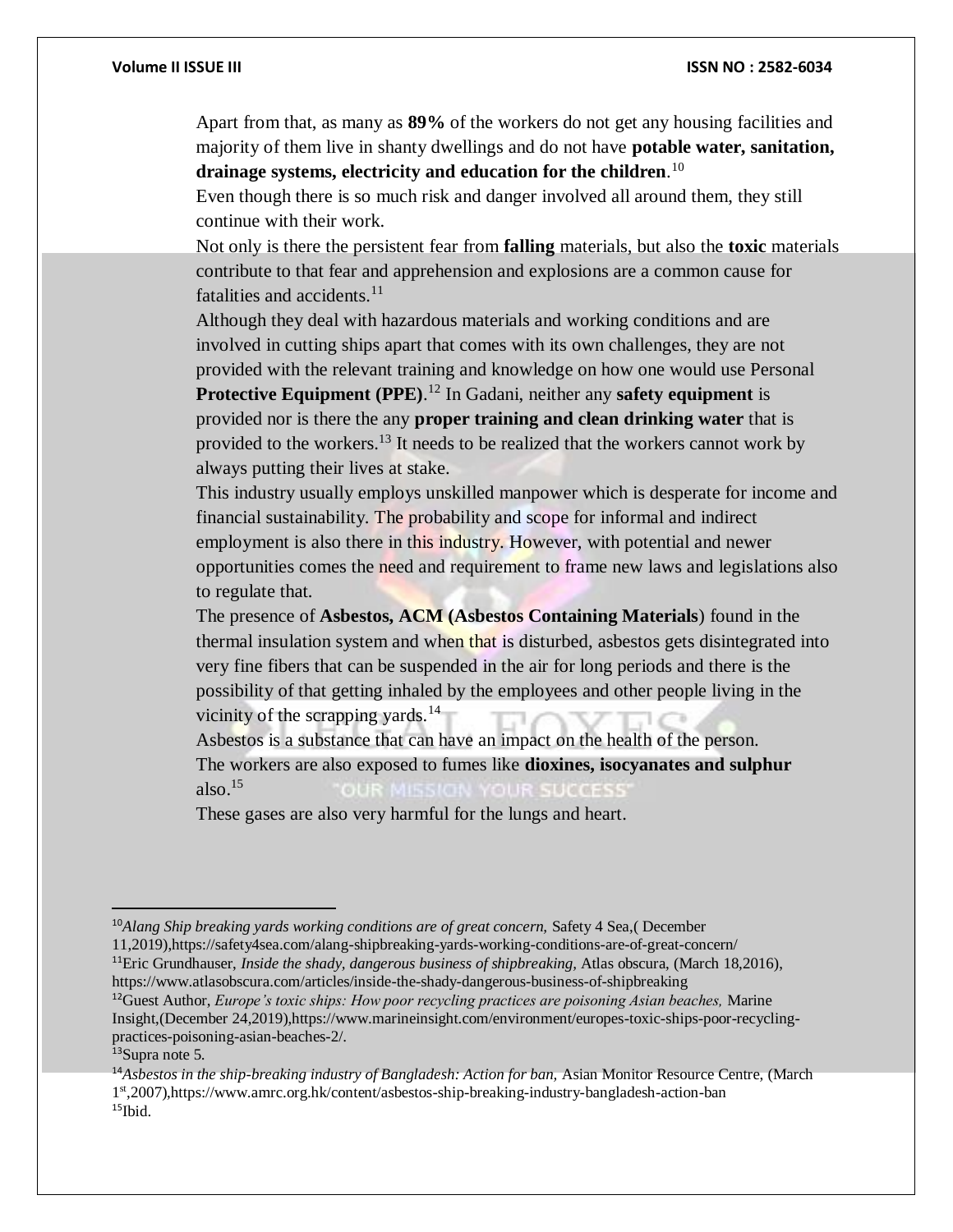It also needs to be understood that the structural complexity of the ships and improper access to the vessels makes the process challenging and brings health and environmental risks along with it.<sup>16</sup>

Workers are paid **much less** than the **standard wages** and unskilled workers are given the work to manually break the ships that are full of **toxic** substances.<sup>17</sup> With little attention paid to the safety of the employees, accidents caused due to fire and suffocation are reported every year.<sup>18</sup>

The process of ship breaking brings along with it many risks but it needs to be looked into and steps and initiatives need to be taken accordingly to prevent injuries and casualties. Newer policies also ought to be taken that looks into the health and mental well-being of the employees.

# **V. HEALTH PROBLEMS AND HAZARDS THAT HAPPEN TO WORKERS IN THE SHIP-BREAKING INDUSTRY-**

In the ship-breaking industry, the workers suffer from many health problems. The health issues happen due to not one, but many reasons.

As the workers are exposed to asbestos, they develop the breathing problem of asbestosis. In a survey conducted by Bangladesh Occupational, Safety, Health and Environment foundation (OSHE), it was found out that **33%** of the ship breaking workers are affected by **asbestosis** and it is **incurable**. <sup>19</sup> The symptoms of asbestosis include- **shortness of breath, persistent dry cough, chest tightness or pain and a particular dry, crackling sound in the lungs while breathing in**. <sup>20</sup> It needs to be understood that when an individual develops breathing problems and illnesses, it becomes difficult and challenging for him to keep up with the pace of life and it gets tough to maintain efficiency in work. Asbestos exposure also causes the risk of cancers. In a study, it was found out that the alarming rise in **esophageal, liver, bile, tracheal, duct and lung cancers** are caused due to asbestos exposure on scrapped ships. $21$ 

**Shortness of breath** as a symptom is a sign that the normal breathing system in the human body is impacted and affected. As the **asbestos**fibresscarres the **lungs**, it restricts the breathing process and interferes with the ability of oxygen to enter the

2020),https://www.globaltimes.cn/content/1203687.shtml

<sup>&</sup>lt;sup>16</sup>Occupational Safety of ship breaking workers, Global Times, (October 16<sup>th</sup>,

<sup>&</sup>lt;sup>17</sup>GK Today, (December 10<sup>th</sup>, 2017), https://www.gktoday.in/gk/indias-ship-breaking-industry-and-recent-draft-law/ <sup>18</sup>Ibid.

<sup>19</sup>Tarek Mahmud, *Asbestos: The slow poison killing ship breaking workers,* Dhaka Tribune,( February 2nd, 2017, 11:32 PM), https://www.dhakatribune.com/bangladesh/environment/2017/02/02/asbestos-slow-poison-killing-shipbreaking-workers

<sup>20</sup>*Asbestosis Symptoms and Diagnosis,* American lung association,https://www.lung.org/lung-health-diseases/lungdisease-lookup/asbestosis/symptoms-diagnosis

<sup>&</sup>lt;sup>21</sup>Tim Povtak, *Asbestos puts shipbreaking workers at risk for many cancers*, Asbests.com, (August  $4<sup>th</sup>$ , 2015), https://www.asbestos.com/news/2015/08/04/cancer-incidence-high-shipbreaking-industry/.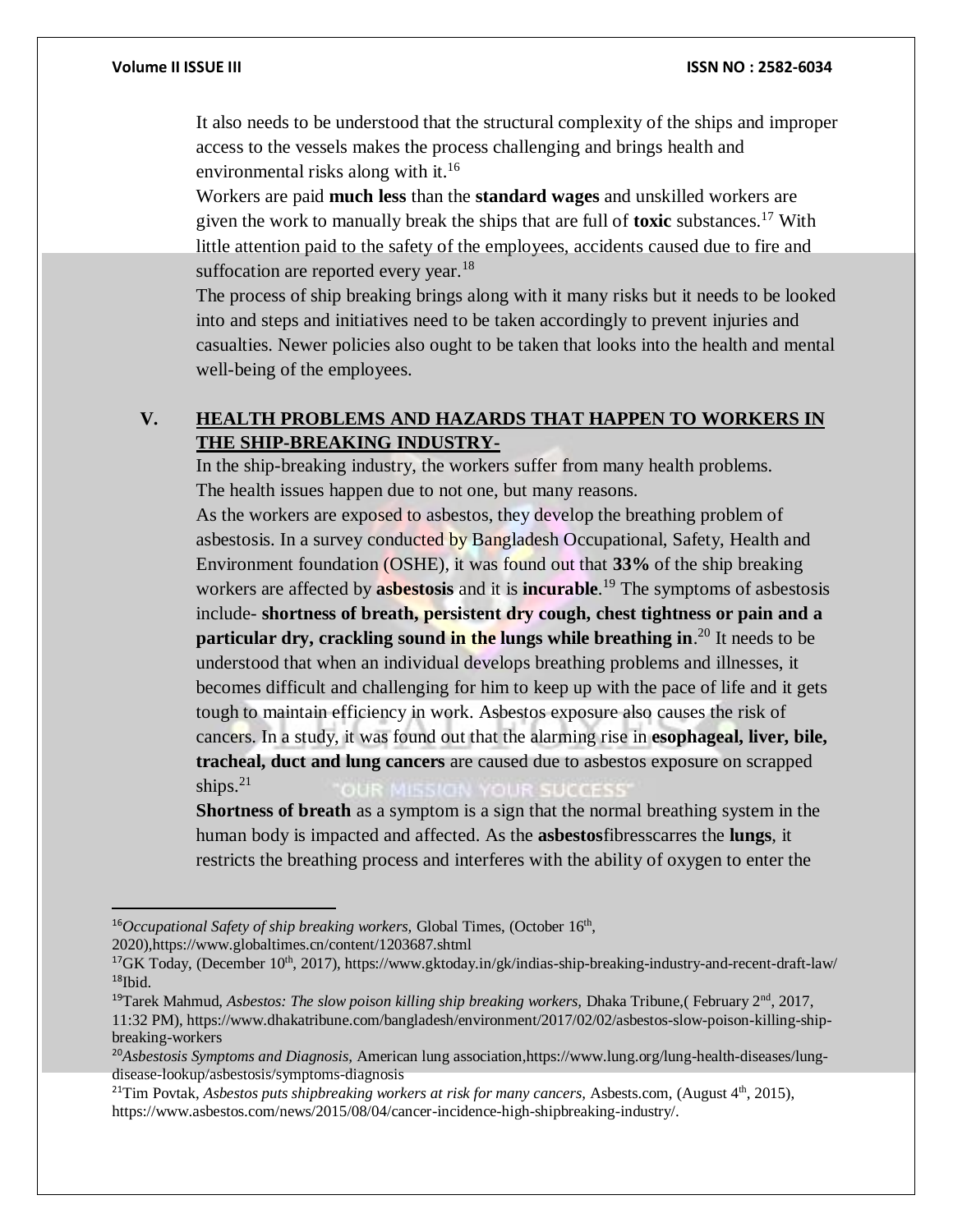bloodstream.<sup>22</sup> As the oxygen flow in the body is impacted slowly, the overall body's ability to perform and work is also affected. As the ability to perform and work is affected, it gradually starts reflecting in certain other aspects of his life also. The workers in the ship-breaking industry are also subjected to **noise, radiation and other temperature** related hazards and it is also claimed that several hundred workers fall sick every year by inhaling toxic fumes at the scrap yards and that also impacts their health.<sup>23</sup>**Improper use** and **lack in the maintenance of the tools** also contribute to the injuries of many workers.<sup>24</sup> In the ship-breaking industry, the workers also suffer from skin diseases. The frequency of skin diseases are contact dermatitis **(19.4%),** Scabies (**15.8%),**

pyoderma **(9.8%),** seborrheic dermatitis **(9.6%),** palmoplantar keratoderma **(4.8%),**lichen simplex chronicus**(3.4%)**, Urticaria **(2.4%)** and psoriasis (1.2%).<sup>25</sup> Apart from skin diseases, as the industry being an accident prone one, there is always the risk and probability of other diseases is always there.

The workers are also prone to have other diseases like **tuberculosis, malnutrition, diarrhea, muscle pain, chest pain, headache, cough and cold ophthalmological problems and gastrointestinal problems and issues**. 26

In Alang, the poor work conditions along with the **congested** and **dirty living conditions, along with the availability of unclean drinking waterand illicit country liquor** has resulted in the increase in cases of **malaria, cancer and number of gastro-intestinal and liver diseases.**<sup>27</sup>

Other diseases that are also present among the workers are **dysentery** and about **194 of the 20000 workers** in Alang had **leprosy**. 28

The existing conditions in the scrapping ships also account for noise pollution, **extreme temperatures** and **vibration** also impacts the workers.<sup>29</sup>

Working in extreme temperatures can cause heat-related illnesses like **heat exhaustion, heat stroke, muscle cramps, heat swelling and fainting**. <sup>30</sup> Heat **OUR MISSION YOUR SUCCESS** 

 $24$ Ibid.

<sup>22</sup>Amanda Delgado, *Asbestosis,* Healthline, https://www.healthline.com/health/asbestosis#symptoms <sup>23</sup>Supra Note 16.

<sup>25</sup>Dr Md Shahidullah Sikder, Dr Mohammed Saiful Islam Bhuiyan, Dr Ajay Ghosh, Dr FarzinaRabin, *Pattern of skin diseases among workers in ship-breaking yards in Bangladesh,* 45 (3), Bangladesh Med J., 147, 149, 2016.  $26$ Ibid.

<sup>27</sup>Dr Rupa Abdi, *Safety and health of ship breaking workers,*2,2, Labour File, 36,36, 2004.

<sup>&</sup>lt;sup>28</sup>Manish Tewari, *Bare facts*, DownToEarth, (March 15<sup>th</sup>, 1998), https://www.downtoearth.org.in/coverage/barefacts-21345

<sup>29</sup>Muhammad Muhibbullah, *Health hazards and risks vulnerability of ship breaking workers: A case study on Sitakunda ship breaking industrial area of Bangladesh,*2(8), Global Advcaned Research Journal of Geography and Regional Planning, 172, 177,2013.

<sup>30</sup>Healthline editorial team, *Hot and cold: Extreme temperature safety,* Healthline, https://www.healthline.com/health/extreme-temperature-safety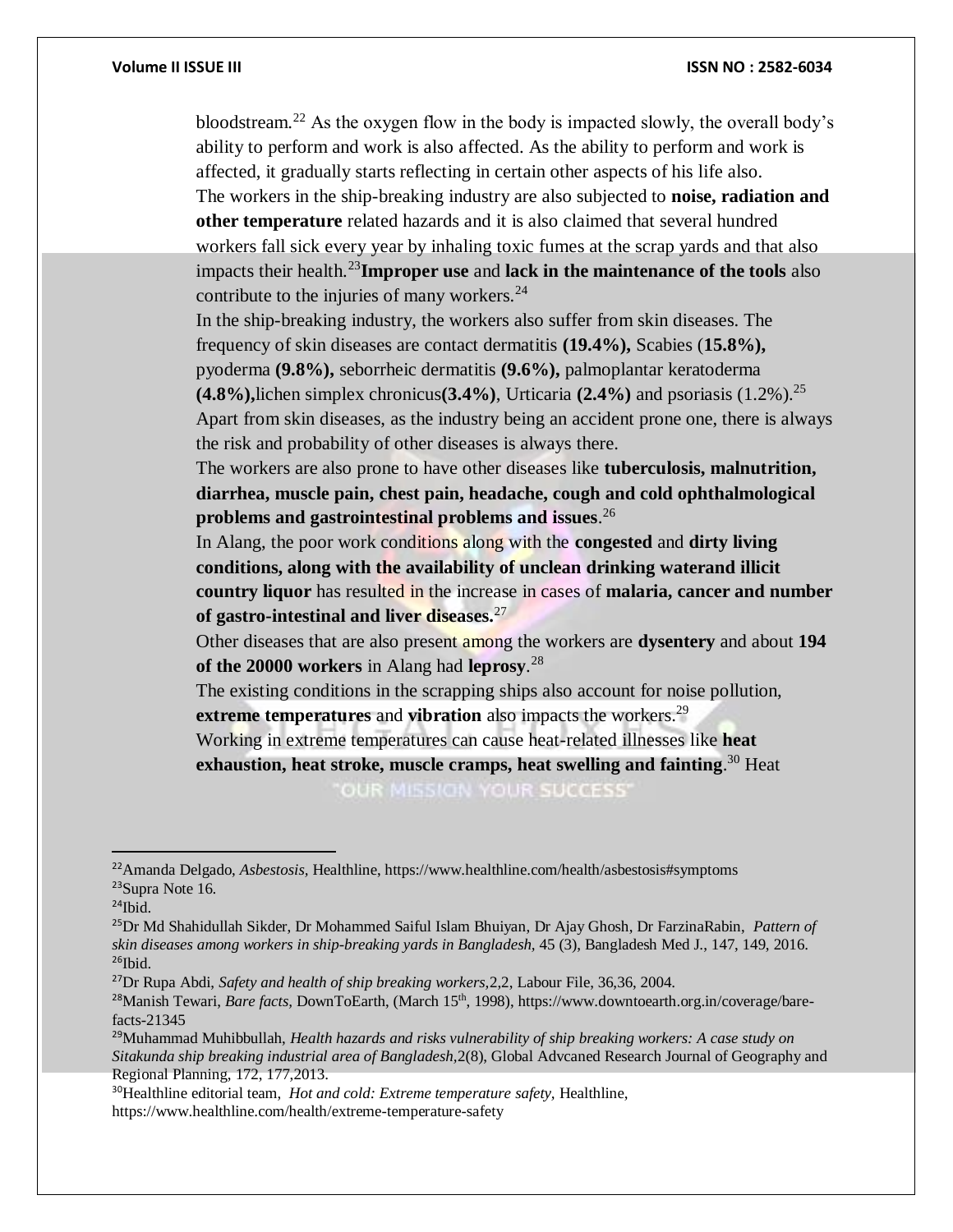exhaustion can cause other symptoms like **heavy sweating, dizziness, blacking out and vomiting**. 31

Some other health problems that happen in the ship scraping industry are also related to **nutritional issues, urinary issues and eye issues**. Nutritional issues like **vertigo and anorexia, eye issues like redness and blurring vision** are found.<sup>32</sup>

Some workers also claim that they suffer from hearing impairment after working in those harsh environments of the industry where there was high noise.<sup>33</sup> From such information, one realizes that the life of ship breaking employees and workers is risky and they need urgent health and medical care if they get injured or infected with some disease.

Accidents are also one such major health hazard that happens in the ship breaking industry. **Explosions** of the remaining **leftover gases** and **fumes** are the prime cause for accidents in the yards and even cases of **electrocution** also happen.<sup>34</sup>

The health problems and hazards that are associated with this industry cannot be ignored at all. Rather, one needs to look for solutions to minimize and lower the risks and chances that can cause death of any worker or individual who is working in the ship breaking industry.

Mesothelioma, one form of cancer that affects the membrane lining of the lungs and abdomen and **PCBs (Poly-chlorinated Biphenyls)** also impacts and affects the **nervous, immune, endocrine and reproductive system** respectively.<sup>35</sup>

Apart from this, risk of being infected with diseases that are transmitted by **pests, rodents, insects** that may have infested in the ship and the risk of **snake bite** is also there.<sup>36</sup>

The main causes of death are also **suffocation, fires, falling from great height** and even workers are crushed under falling parts of the ship.<sup>37</sup> Talking about health care facilities and services available, the **closest** hospital is **too far** which can provide the injured and the ailing ones emergency treatment and the workers also are not provided with any type of financial help or support to provide for the medical

<sup>&</sup>lt;sup>31</sup>Ibid.

<sup>32</sup>M. Shahadat Hossain, Sayedur R. Chowdhury, SM Abdul Jabbar, S.M. Saifullah, M. Ataur Rahman, *Occupational health hazards of ship scrapping workers at Chittagong coastal zone, Bangladesh,*35(2), Chiang Mai J. Sci, 370, 378,2008.

<sup>33</sup>N.M. Golam Zakaria, K.A. Hossain, *Underlyjng problems of ship recycling industries in Bangladesh and way forward,* 42(1), Journal of Mechanical Engineering,21,25,2012.

<sup>34</sup>John Vidal, *Bangladeshi workers risk lives in ship breaking yards,* The Guardian, (May 5, 2012,13:25 BST),https://www.theguardian.com/world/2012/may/05/bangladesh-workers-asia-shipbreaking

<sup>&</sup>lt;sup>35</sup>Ship breaking: What are the occupational hazards involved in this marine profession, Bright Hub Engineering, (June 23rd ,2009), https://www.brighthubengineering.com/marine-engines-machinery/39703-hazards-in-shipbreaking-procedures/

<sup>36</sup>Jewel Das, Muhammad Ali Shahin, *Ship breaking and its future in Bangladesh,* 6(2), Journal of Ocean and Coastal Economics,1,5,2019.

<sup>&</sup>lt;sup>37</sup> Monitoring the problems of shipbreaking in Bangladesh, Marasi News, (August 26<sup>th</sup>,

<sup>2018,13:06),</sup>https://www.marasinews.com/environment/monitoring-problems-shipbreaking-bangladesh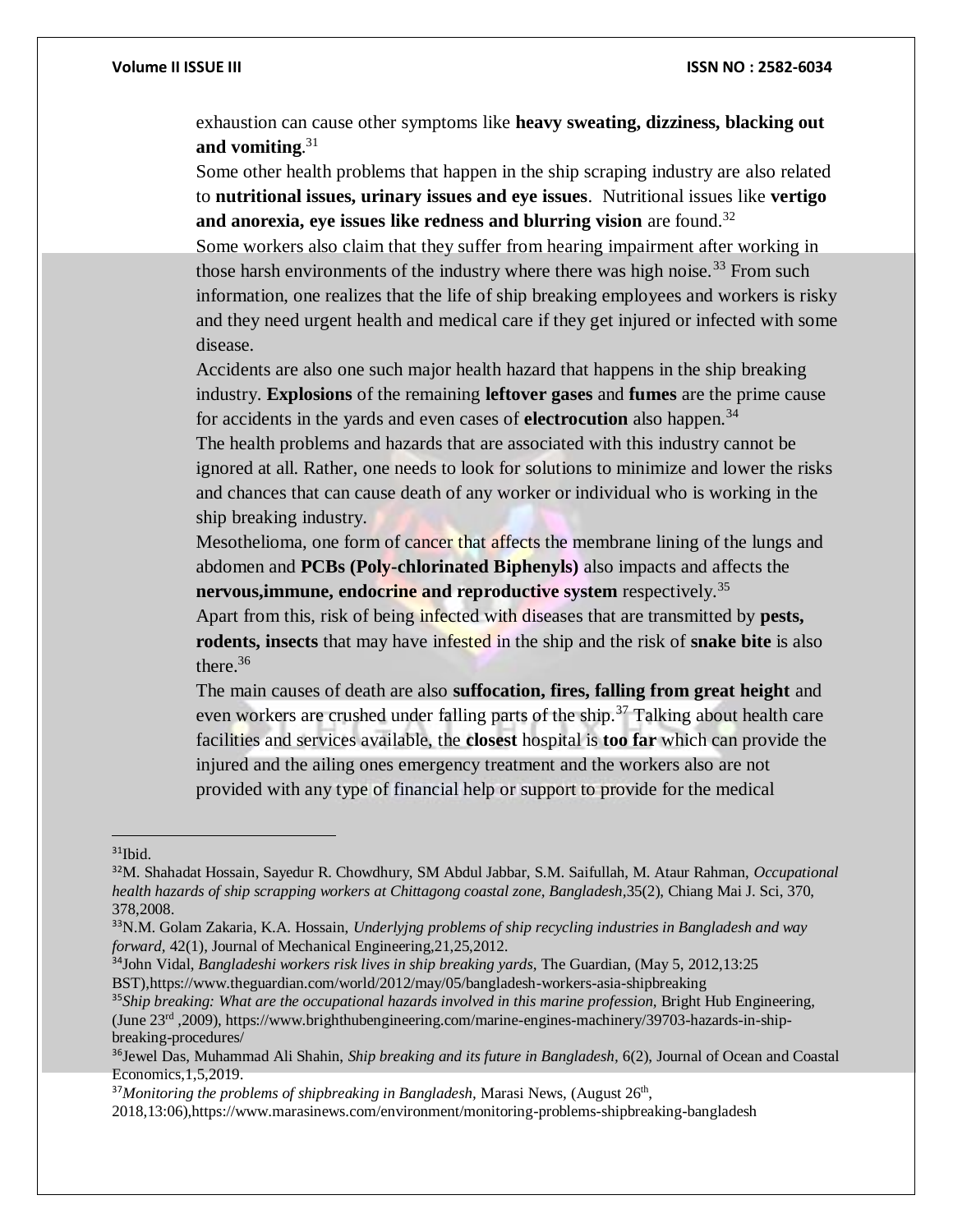treatment.<sup>38</sup> The local authorities and employers need to talk and come together to build healthcare infrastructure and facilities that can help in providing fast and affordable health care services to the injured workers and employees when they need urgent medical need and attention. Local authorities need to take up the initiative to solve this matter and bring new policies that aims to solve this problem. **Policies**  ought to be made that focus on **health, safety and mental well-being** of the workers. Well-being of the workers is important to be taken care of.

### **VI. SOLUTIONS –**

i. Framing new policies and schemes that aims at providing benefits to the employees-

Most of the ship breaking workers come from poor backgrounds and they do not have a proper economic backbone on which they can count upon whenever they face any economic or health problem. It is important for the ruling authorities to set up a particular team of experts and frame policies and schemes that are applicable specifically in the shipbreaking industry companies that employs hundreds of such workers. Policies that aim at providing certain socio-economic benefits that are related to **healthcare, education and safety** of them that can give them **hope and assurance**. Bringing new policies that focuses on the well-being of the workers is needed.

ii. Giving the shipbreaking companies and firms directions to set up digital infrastructure and providing assistance to them-It has been observed that many of the injuries, casualties and deaths that

happen in the shipbreaking industry goes unrecorded and undocumented. In such cases, the relevant authorities and governing bodies need to frame new rules and laws that addresses the need and importance to set up good quality digital infrastructure that can keep information about the employees that are working in a particular shipbreaking company. The relevant authorities also need to bring in a set of **experts and knowledgeable individuals** who can assist the shipbreaking companies in setting up the **best technology and software**.

Digital infrastructure will also help to keep a **proper** idea about the accidents and injuries that have happened in a shipyard. It will also help to know about **areas and places** in the yard where one is at a **high risk** of getting injured.

iii. Establishing government hospitals and health institutions in the vicinity of the ship yards-

With the probability of fatal injuries being very high in the industry, it is extremely important to have the availability of a hospital that can provide

 $38$ Ibid.

 $\overline{a}$